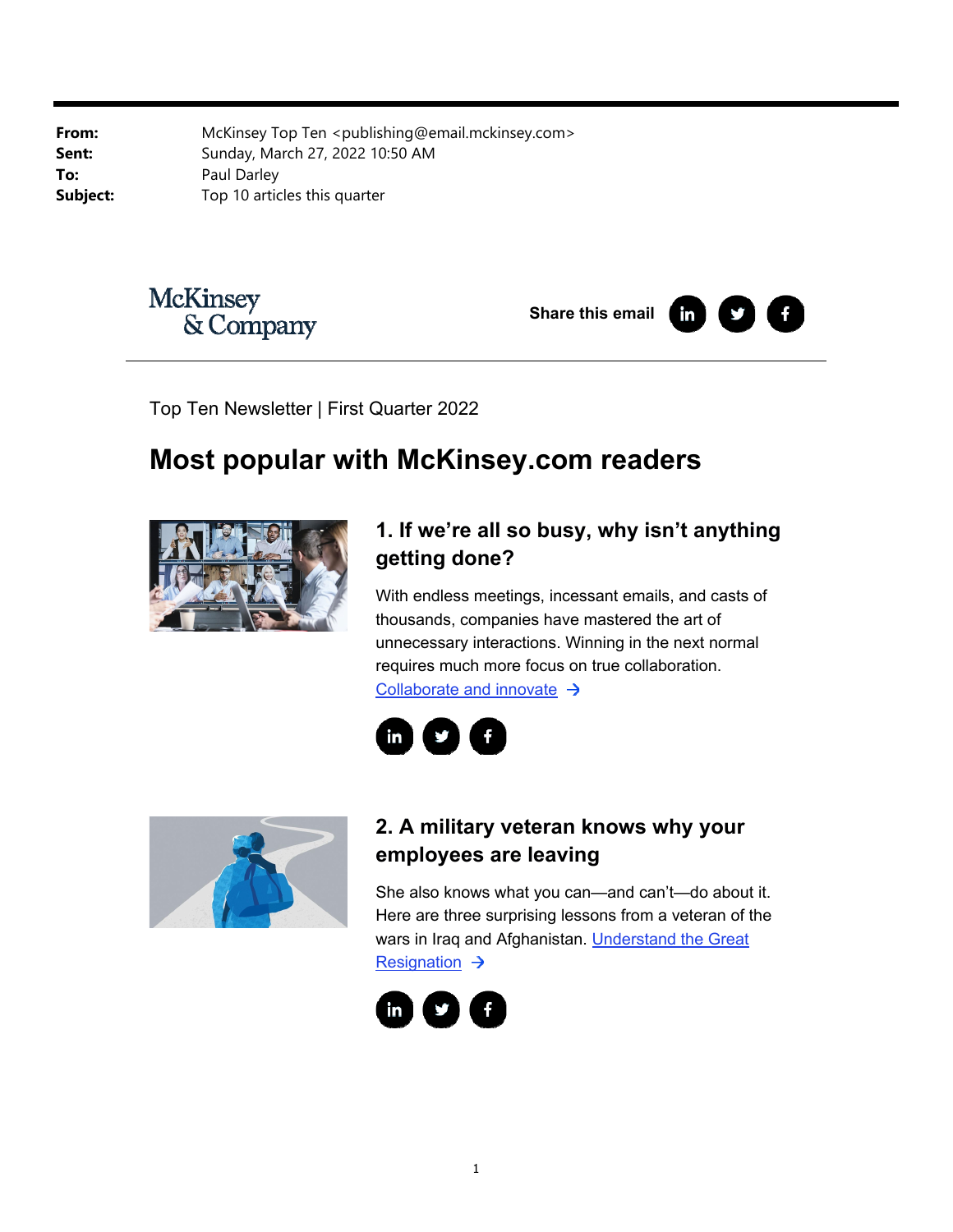

#### **3. Leadership lessons from the world's best CEOs**

The authors of the new book *CEO Excellence*, who interviewed dozens of the top-performing chief executives, share their most memorable encounters and stories. Get the scoop  $\rightarrow$ 



#### **4. The data-driven enterprise of 2025**

Rapidly accelerating technology advances, the recognized value of data, and increasing data literacy are changing what it means to be "data driven." Increase data literacy  $\rightarrow$ 



### **5. The role of ESG and purpose**

Answering three questions about purpose and environmental, social, and governance issues can help business leaders zero in on what matters most for their organizations. Pursue purpose  $\rightarrow$ 



#### **6. The state of burnout for women in the workplace**

Women are doing more to support employee well-being but face higher stress levels as a result. Here's how leaders can help. Listen up  $\rightarrow$ 



#### **7. The new B2B growth equation**

Customers want an always-on, personalized, omnichannel experience. The world's best sellers are giving it to them. Shift share meaningfully  $\rightarrow$ 

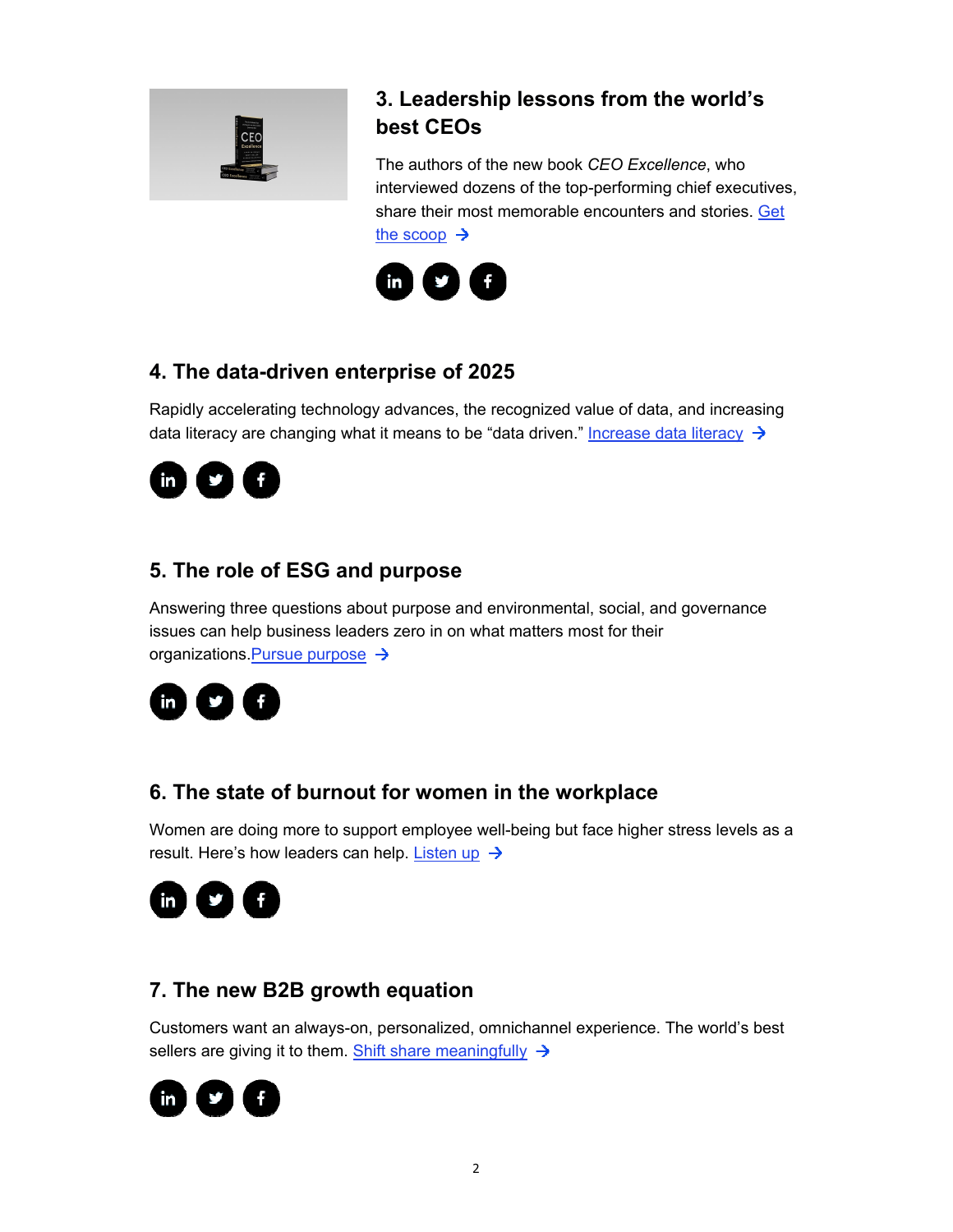#### **8. Bias busters: A better way to brainstorm**

Structured conversation during brainstorming sessions removes some of the risks that can thwart honest discussion. Look at it this way  $\rightarrow$ 



# **9. Gone for now, or gone for good? How to play the new talent game and win back workers**

Nearly half of the employees who voluntarily left the workforce during the pandemic aren't coming back on their own. Employers must go and get them. Here's how to start. Understand employee priorities  $\rightarrow$ 



# **10. Ten lessons from the first two years of COVID-19**

On the second anniversary of the pandemic, we take stock. Look back  $\rightarrow$ 



**McKinsey** & Company

**Follow our thinking** 



**McKinsey Insights** - Get our latest thinking on your iPhone, iPad, or Android



#### **Share these insights**

Did you enjoy this newsletter? Forward it to colleagues and friends so they can subscribe too.

Was this issue forwarded to you? Sign up for it and sample our 40+ other free email subscriptions here.